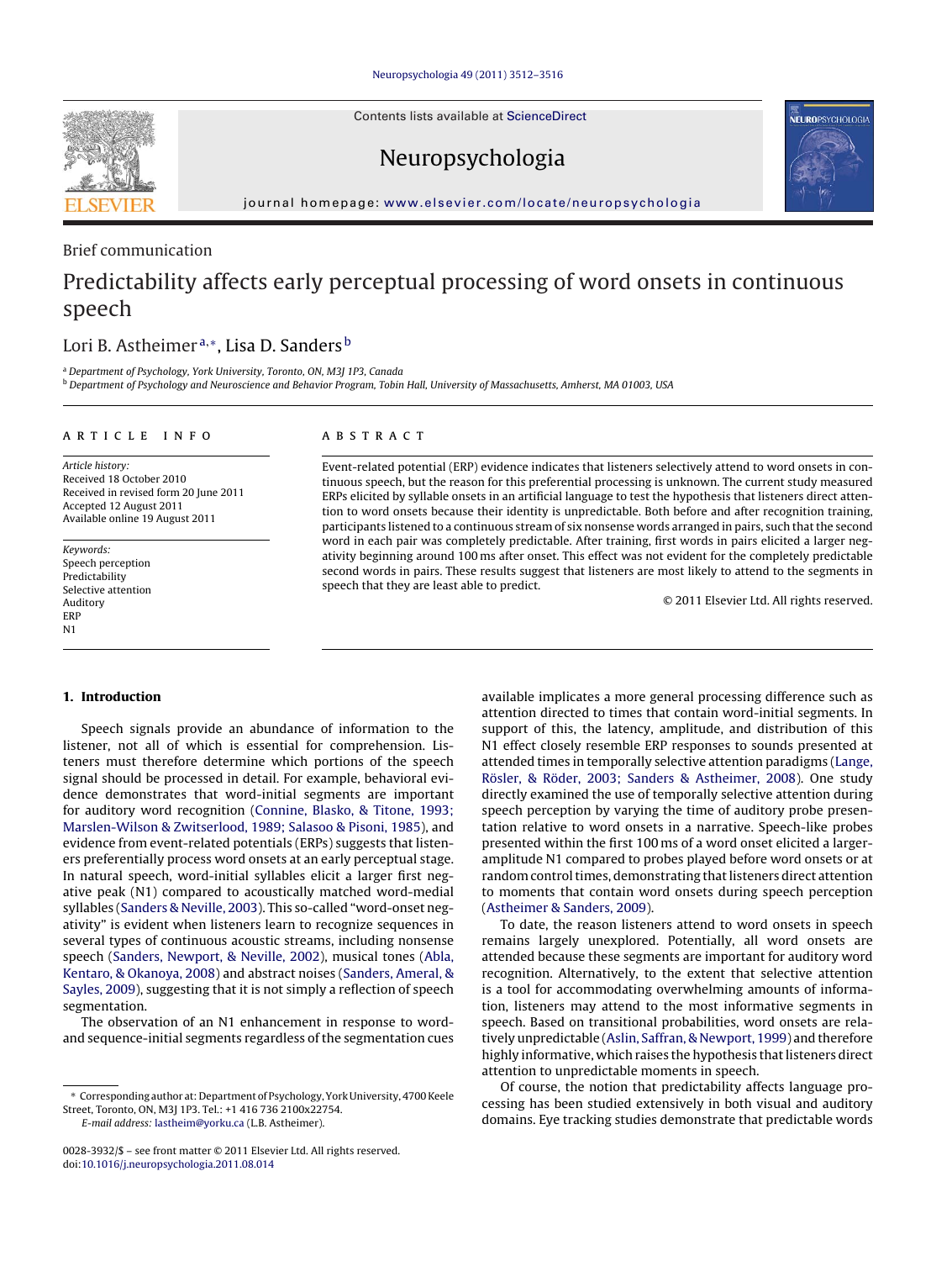

**Fig. 1.** Experimental paradigm. A single experimental session consisted of eight phases, which alternated between behavioral testing or training and syllable stream exposure while EEG was recorded.

are read more quickly and skipped more often than unpredictable words [\(Ehrlich & Rayner, 1981; Frisson, Rayner, & Pickering, 2005\).](#page-4-0) An entire field of ERP research has grown from the observation that contextually coherent but unpredictable words elicit a larger N400 compared to predictable words ([Kutas & Hillyard, 1984\).](#page-4-0) Although the long latency of this effect suggests that it reflects post-perceptual, semantic processing, evidence from visual world paradigm and ERP studies suggests that listeners anticipate upcoming words even before they occur [\(Altmann & Kamide, 1999; Van](#page-4-0) [Berkum, Brown, Zwitserlood, Kooijman, & Hagoort, 2005\),](#page-4-0) which may allow them to direct attention to unpredictable moments in speech. While a growing body of evidence supports a relationship between expectancy and attention outside the domain of language ([Lange, 2009; Zacks, Speer, Swallow, Braver, & Reynolds, 2007\),](#page-4-0) to date, it is unclear whether predictability affects early perceptual processing of word onsets in speech.

The current study examines the relationship between predictability and attention during speech segmentation using an artificial language training paradigm that allows for comparison of ERP responses to physically identical syllables before and after they are recognized as word onsets. Participants learned to recognize all words within the language, so any recognition effect should be evident for every word after training. To test the hypothesis that the N1 attention effect is modulated by predictability, words in the language were arranged into pairs so that the second word onset in each pair was completely predictable given the first. If attention is directed to unpredictable moments in speech, then we would expect the first (unpredictable) word onset in each pair to elicit a larger N1 after training, while the second (predictable) onset in each pair would not.

#### **2. Methods**

Twenty right-handed adults (6 female) ages  $18-31$  years ( $M = 22$ ) contributed data to the analysis. All were Native English speakers and reported no neurological issues and no use of psychoactive medications. An additional seven participants completed the study but were excluded from the analysis due to EEG artifacts ( $N = 5$ ) or poor behavioral performance  $(N=2)$ . All participants provided written informed consent and were compensated \$10/h for their time.

Eleven stop consonant-vowel (CV) syllables with durations ranging from 190 to  $310 \text{ ms}$  ( $M = 242$ ) were created using text-to-speech software. These syllables were combined into six 3-syllable words (piputu, bubapu, bidupu, dipida, putabu, tapabi) with durations ranging from 840 to 930 ms ( $M = 874$ ). In order to mimic transitional probabilities in natural language, some syllables were repeated in multiple words, so transitional probabilities ranged from 0.25 to 1.0 within words. The six words were arranged into three pairs such that the transitional probability between words in the same pair was 1.0 and between words in different pairs was 0.33. 100 repetitions of the pairs were arranged in a continuous 8 min random stream (with the exception that no pair could follow itself more than once consecutively) with no acoustic boundaries between words in the stream. Three additional randomizations of the stream were created and stored as monaural WAV files with an 11.025 kHz sampling rate. To control for acoustic differences between words in different pair positions, word pair order was reversed in another set of streams, and the two versions were balanced across subjects.

For the behavioral tests, six partwords were created by combining the last syllable of one word with the first two syllables of another word. Individual words and partwords were presented aurally and participants indicated their response to each using a 4-point scale. Responses of one and two were considered "nonwords" and three and four were considered "words," and results were transformed into a perceptual sensitivity (d ) measure for each test.

As shown in Fig. 1, participants began by indicating how much they liked each item to assess any potential biases for words or partwords. Following the pretest, EEG was recorded while subjects listened passively to two of the syllable streams (16 min total). After this exposure, participants were given a second behavioral test to assess statistical learning. Next, they learned to recognize the six words from the stream with a computerized training procedure. Participants used a mouse to click on a written version of each word in order to hear the corresponding sound file, and they could train as long as necessary to memorize the words. Once they felt confident, they completed another behavioral test to assess explicit recognition of each of the words from training. This training/testing procedure was repeated until the participant reached a criterion  $d'$  score of 1.80. Next, EEG was recorded while participants listened passively to the two remaining syllable streams. A final recognition test was then administered to assess word retention. Lastly, participants were given a predictability test that presented pairs from the stream and nonpairs, which combined the first word of one pair and the second of another. Participants indicated on a four-point scale how familiar each combination sounded. Responses of one and two were considered "nonpairs" and three and four were considered "pairs," and a  $d'$  score was calculated to assess awareness of word order within the stream.

EEG was recorded with a 250 Hz sampling rate from a 128-channel Geodesic Sensor Net (Electrical Geodesics, Inc., Eugene, OR) at a bandwidth of .01–80 Hz. A potassium-chloride solution was applied before each speech stream exposure to maintain impedances below 50 k $\Omega$  throughout the experiment. A 60 Hz notch filter was applied offline, and EEG was segmented into 600 ms epochs beginning 100 ms before each syllable onset. Trials were excluded if they contained eye blinks and eye movements, as determined by individual maximum amplitude criteria, or a voltage difference that exceeded 100  $\mu$ V at any electrode. Only data from participants with at least 100 artifact-free trials in each condition were included in the final analysis. Averaged waveforms were re-referenced to the average mastoid and baseline corrected using the 100 ms before syllable onset.

Mean amplitude of ERPs elicited by each syllable in N1 (115–200 ms) and N400 (200–500 ms) time windows was measured at 50 electrodes arranged in pairs in a  $5 \times 5$  grid over the scalp (Fig. 2). Mean amplitudes of each electrode pair were entered into a 3 (syllable: initial, medial, and final)  $\times$  2 (training phase: before or after)  $\times$  2 (word position in pair: 1st or 2nd)  $\times$  5 (left/right position, or LR)  $\times$  5 (anterior/posterior position, or AP) repeated measures ANOVA (Greenhouse-Geisser adjusted). Follow-up analyses were conducted for all significant  $(p < .05)$  main effects and interactions.



**Fig. 2.** Approximate scalp location of 128 recording electrodes. Measurements were taken from the 50 electrodes shown in black and averaged into 25 pairs arranged in a 5 (left/right position)  $\times$  5 (anterior/posterior position) grid.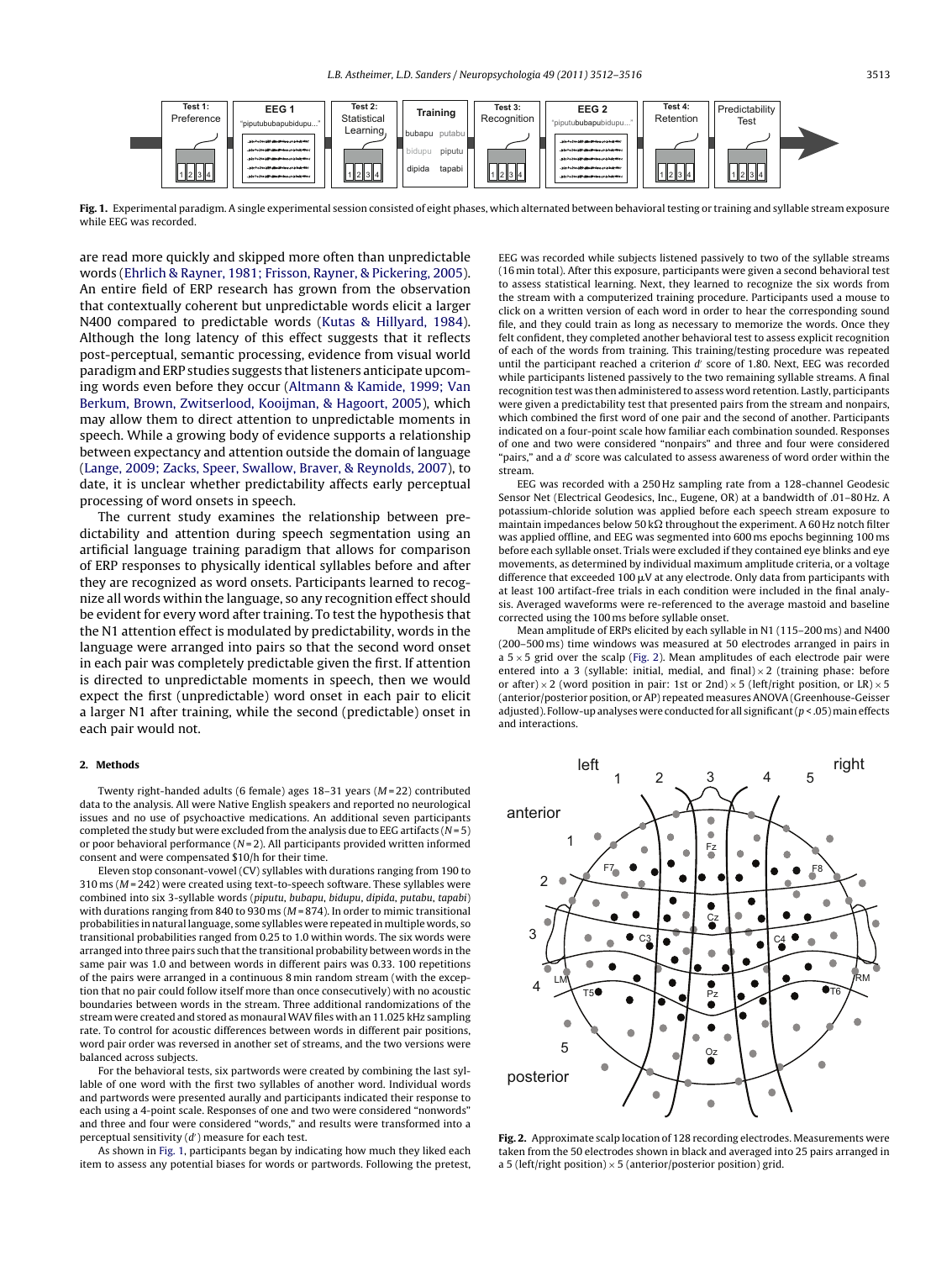

**Fig. 3.** Accuracy scores (d') and standard errors on four behavioral tests: (1) before speech stream exposure, (2) after 16 min of exposure, (3) after mastering the words during training, and (4) after 16 additional minutes of exposure. Zero indicates chance performance, and the dotted line indicates the training criterion  $(d' = 1.8)$ . Performance on tests 3 and 4 was significantly above chance ( $p$  < .001).

#### **3. Results**

#### 3.1. Behavior

Participants' behavioral responses were transformed into d' scores for each test, and are shown in Fig. 3. One-sample t-tests revealed that recognition performance did not differ significantly from chance during the pretest or after the initial speech stream exposure ( $p$ 's > 25). Recognition training took between 5 and 18 min  $(M=9)$  and participants took between one and three tests  $(M=1.7)$ to reach criterion. For the test on which they reached the criterion score of  $d' = 1.80$ , performance was, of course, significantly better than chance ( $M = 2.53$ ;  $t(19) = 20.623$ ,  $p < .001$ ). Despite a slight decline in performance from the criterion test to the final test  $(M = 2.21; t(19) = 2.189, p < .05)$ , scores remained significantly above chance  $(t(19) = 11.499, p < .001)$  following the final speech stream exposure.

Results of the predictability post-test indicated that participants were able to discriminate between word pairs presented during the stream and nonpair foils ( $d'$  M = 0.36, SD = 0.69). A single sample ttest indicated that performance was slightly but significantly above chance  $(t(19) = 2.35, p < .05)$ .

## 3.2. Event-related potentials

As shown in [Fig. 4,](#page-3-0) syllable onsets elicited a series of auditory evoked potentials that were broadly distributed over medial central regions. Although using continuous speech streams resulted in low amplitude ERPs, the first negative peak (N1) had a latency of 120 ms and was largest over central/medial electrodes (LR  $\times$  AP  $F(16, 304) = 3.087, p < .01$ , similar to what is observed in response to abrupt acoustic onsets. Across all electrode sites, there was a main effect of syllable position on N1 amplitude  $(F(2, 38) = 20.947)$ ,  $p$  < 001), with word-initial syllables eliciting a larger N1 than medial or final syllables. Although these differences across syllable position were evident before training  $(F(2, 38) = 15.383, p < 001)$ , this difference was not modulated by pair position ( $p > .4$ ). These pre-training differences likely reflect variability in the acoustic properties of syllables in different word positions. Importantly, the main effect of syllable position was qualified by a syllable  $\times$  pair position  $\times$  training interaction (*F*(2, 38) = 3.923, *p* < 04). Planned comparisons revealed that, as shown in [Fig. 4,](#page-3-0) the initial syllable from the unpredictable word in each pair elicited a larger N1 after training compared to before  $(F(1, 19) = 5.185, p < .04)$ . Although the response to the predictable word-initial syllable appeared to be smaller after training, this effect did not approach significance  $(F(1,$  $19$ ) = 2.574,  $p = .125$ ).

Later differences in the waveforms were also modulated by syllable position. A broad negativity that began around 300 ms was time-locked to word onsets rather than other syllables  $(F(2,$  $38$ ) = 9.043,  $p < .001$ ), and had a right-lateralized scalp distribution (Syllable  $\times$  LR  $F(8, 152) = 3.916$ ,  $p < .01$ ). This later difference was not modulated by pair position ( $p > 0.15$ ) or training ( $p > 0.8$ ).

# **4. Discussion**

The current study tested the hypothesis that attention is directed to times in speech that provide unpredictable information by manipulating the predictability of word onsets in an artificial language paradigm. As found previously ([Sanders et al., 2002\),](#page-4-0) unpredictable word onsets elicited a larger N1 after recognition training. Importantly, this enhancement was absent for the completely predictable second word onset in each pair. These results indicate that listeners selectively attend to word onsets that cannot be predicted from the context, enhancing early perceptual processing of information presented at these times.

Attending to word onsets is an effective listening strategy insofar as word onsets are relatively unpredictable and therefore highly informative. However, when a word onset is highly predictable, it no longer offers novel information, and so the listener must only attend enough to confirm that the incoming speech signal matches his or her prediction. In the current study, participants showed no early attention effect in response to completely predictable word onsets. This observation clarifies the nature of the previously reported "word onset negativity" [\(Sanders & Neville, 2003\)](#page-4-0) by demonstrating that in some cases, auditory word recognition can proceed without an increase in attention. Therefore, listeners may not be selectively attending to word onsets, but rather to unpredictable moments in speech. Although completely predictable word onsets like those in the current study may not exist in natural speech, there is ample evidence that listeners are sensitive to even subtle differences in contextual [\(Van Berkum et al., 2005\)](#page-4-0) and syntactic ([Mattys,](#page-4-0) [Melhorn, & White, 2007\)](#page-4-0) constraint during speech perception, so the allocation of attention may also be sensitive to these differences.

An obvious concern is the possibility that when presented with 3-syllable words arranged in pairs, listeners segmented streams into 6-syllable words on the basis of statistical cues alone. Participants' performance was at chance on the recognition test following the first speech stream exposure, suggesting that the statistical regularities in this particular artificial language were not sufficient for listeners to learn the 3-syllable words. Although this observation runs counter to previous artificial language studies that report various degrees of statistical learning ([Cunillera, Toro, Sebastián-](#page-4-0)Gallés, [& Rodríguez-Fornells, 2006; Cunillera et al., 2009; Saffran,](#page-4-0) [Newport, & Aslin, 1996\),](#page-4-0) the high transitional probability between pairs of words may have disrupted statistical learning. Subjects' performance on the predictability test that assessed knowledge of word pair order also indicates that listeners did not reliably group the stream into 6-syllable strings even by the end of the experiment. It is possible that listeners used transitional probability to segment the streams into 6-syllable groups before training, relearned them as 3-syllable words during training, and forgot the 6-syllable sequences by the final behavioral test. However, this pattern of learning would have resulted in a lack of training effects on ERPs for the unpredictable words that were heard as onsets both before and after training and differences in ERPs for the predictable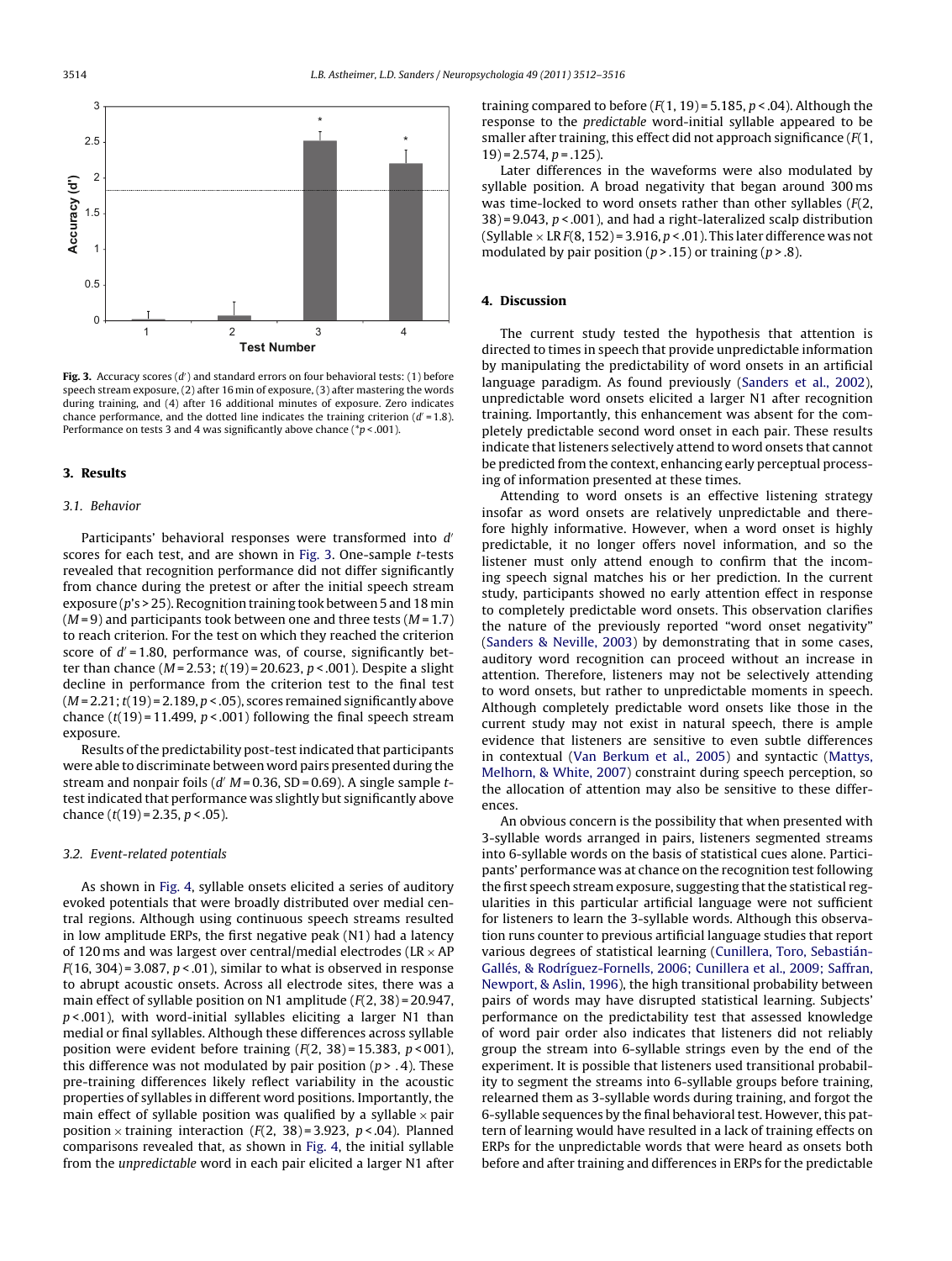<span id="page-3-0"></span>

Fig. 4. Event-related potentials elicited by initial, medial, and final syllable onsets in unpredictable and predictable words before and after recognition training. Data are shown from 9 central electrode sites, indicated on the electrode map. After training, word-initial syllables in unpredictable words elicited a larger negativity between 115 and 200 ms.

words that were heard as onsets only after training. The opposite pattern of ERP effects was observed.

The mediocre performance on the predictability test makes the modulation of attention by differences in predictability somewhat surprising. Participants were not instructed to anticipate upcoming words in the stream, and their behavioral performance indicates that they were only vaguely aware of word pair order, and yet they allocated attention accordingly. This suggests that listeners make predictions about upcoming stimuli without conscious awareness. This type of anticipation has been reported across the